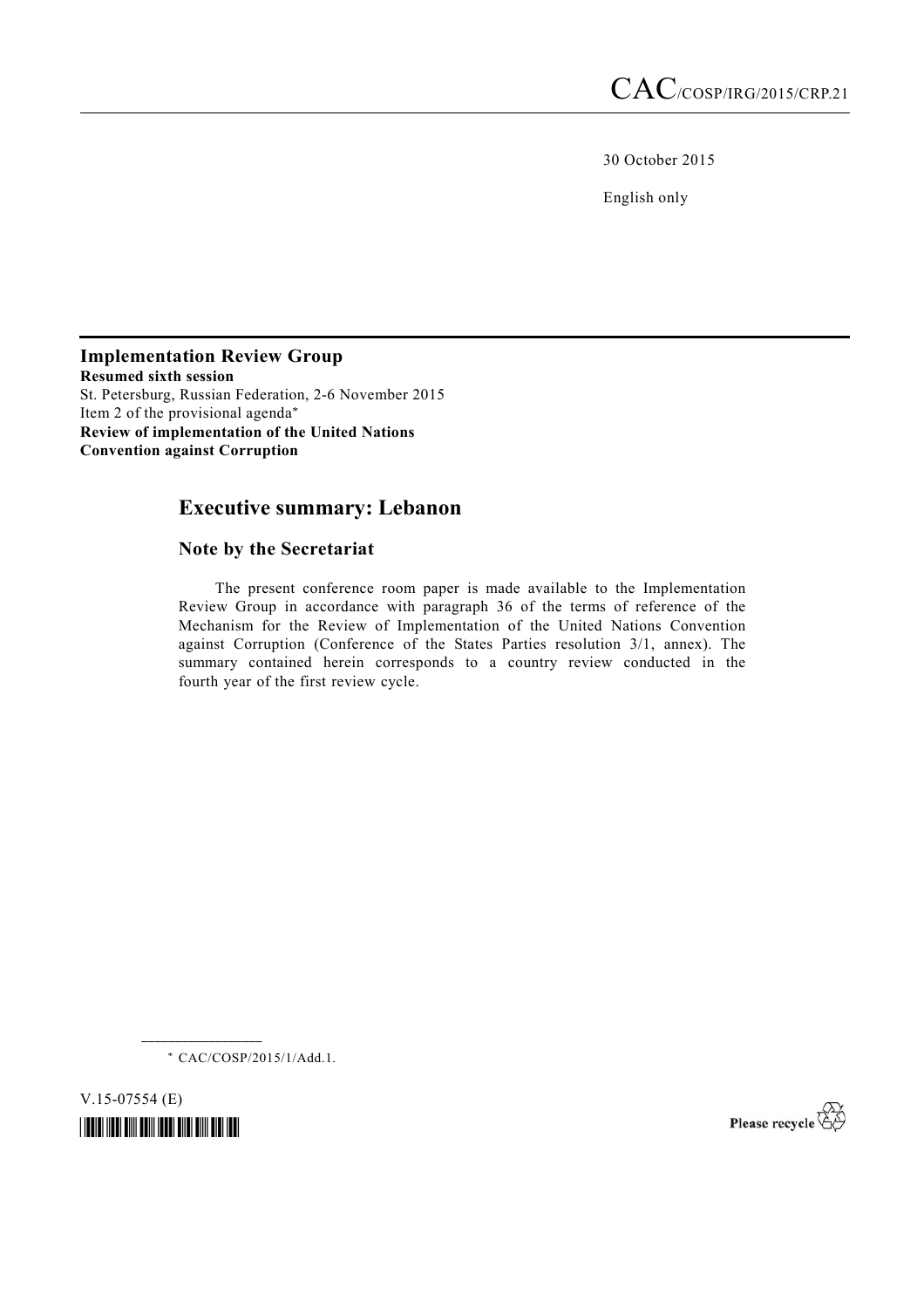# **II. Executive summary**

# **Lebanon**

### **1. Introduction**

# **1.1. Overview of the legal and institutional framework of Lebanon in the context of implementation of the United Nations Convention against Corruption**

Lebanon deposited the instrument of ratification of the United Nations Convention against Corruption (UNCAC) on 22nd April 2009 and the Convention entered into force on 22nd May 2009. The Constitution establishes Lebanon as a parliamentary democratic republic. International treaties, ratified by the Lebanese parliament, are part of the domestic legal system and according to article 2 of the Code of Civil Procedure, are given supremacy over the domestic laws.

Lebanon follows a mixed legal system of civil law based on the French civil code, Ottoman legal traditions, and religious laws covering personal status, marriage, divorce, and other family relations of the, Islamic and Christian communities.

The Lebanese legal framework against corruption includes provisions from the Lebanese Criminal Code (LCC), Criminal Procedure Law and the Law No. 318 of 20 April 2001 (amended in 2003 and 2008) on the fight against money-laundering, the Civil Servants Regulations and the Labor law.

The relevant anti-corruption bodies in Lebanon are the General Prosecution and Central Inspection Body. There are further the Disciplinary Board, in charge of civil servants, the Judiciary Inspection for judges, and the Court of Account. The Law No. 32 of 16 October 2008 extended the powers of the Special Investigation Commission (SIC), Lebanon's Financial Intelligence Unit (FIU), which was first established by the Law No. 318, to provide for its exclusive right to freeze bank accounts and lift bank secrecy pursuant to applicable conventions and laws on the fight against corruption.

### **2. Chapter III: Criminalization and law enforcement**

# **2.1 Observations on the implementation of the articles under review**

 *Bribery and trading in influence (arts. 15,16, 18 and 21)* 

Lebanon criminalizes active bribery in article 353 LCC in conjunction with articles 351 and 352. Passive bribery is criminalized in articles 351 and 352 LCC. The meaning of "others" and "third persons" in Articles 351 and 352 LCC include legal entities. In addition, article 355 LCC covers cases in which the offer or promise is declined and article 356 LCC covers cases of retroactive payments of a bribe.

As article 351 LCC relates to the performance of work and articles 352 and 355 LCC relate to delay or neglect of work, the active bribery of a public official in order to induce him to refrain from acting is sufficiently covered. The indirect commission of an act of bribery is not explicitly covered.

Bribery of foreign public officials and officials of public international organizations is not criminalized.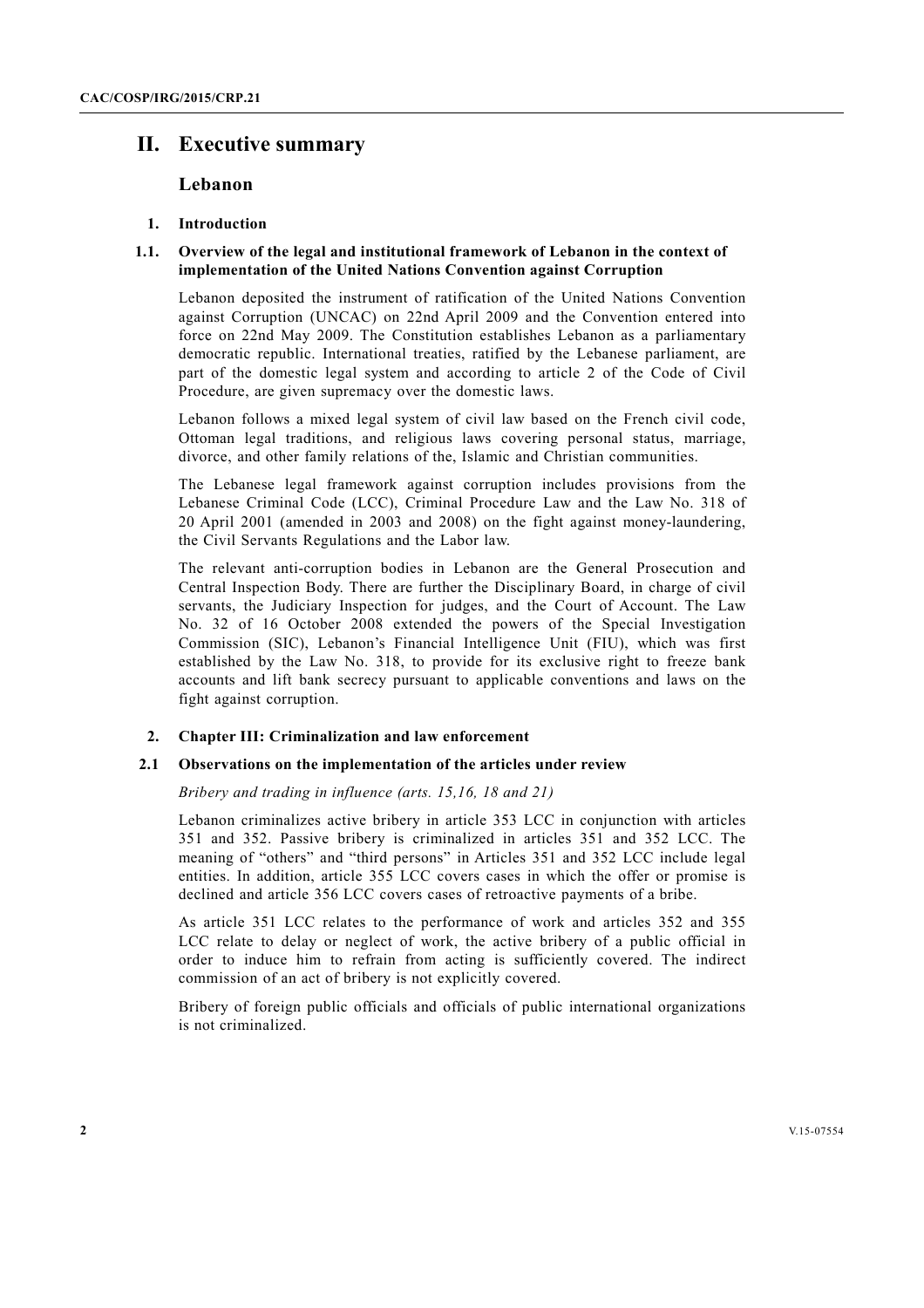Lebanon does not criminalize active trading in influence. Passive trading in influence is criminalized in article 357 LCC , but the term "remuneration" includes only monetary advantages and does not cover the indirect commission of the act.

Bribery in the private sector is criminalized in Article 354 LCC which punishes the disclosure of secrets or information predicable to the work of an employer or performing, or refrain from performing, an action with a view to inflict physical or mental damage to the employer or to the interests of the work. Although it was acknowledged that many cases could be covered under this provision, it is still narrower to Article 21(a) of the Convention.

# *Embezzlement, abuse of functions and illicit enrichment (arts. 17, 19, 20 and 22)*

Embezzlement is criminalized in articles 359 to 362 LCC, article 60 of the Court of Account Law and article 191 of the Public Account Law. Further, articles 363 and 364 LCC regulate punishment for criminal offences of misappropriation and misuse of public funds. Articles 365 and 366 indicate the scope of public officials covered by these provisions.

Abuse of functions is regulated in detail in articles 350, 363, 364 and 371 to 377 LCC. Authorities further referred to article 357 LCC which criminalizes cases where a public official would hire a family member. Depending on each case, such act could also be prosecuted as trading in influence.

Illicit enrichment is criminalized in the Law of 1999 with the basic duty for public officials to disclose the assets. The draft law is under consideration.

Embezzlement of property in the private sector is regulated in articles 670 to 673 LCC. Immovable assets can be covered under article 671 LCC.

# *Money-laundering, concealment (arts. 23 and 24)*

Articles 1, 2 and 3 of Law No. 318 of 20 April 2001 define the predicate offences, money laundering acts and punishment respectively, and these provisions cover sufficiently the requirements of article 23 (1) (a) and (b) of the Convention.

However, the law falls short of the requirement from article 23  $(2)(a)$  and (b) considering the narrower list of predicate offences in its Article 1, which does not cover the illicit funds derived from UNCAC offences, except in cases of embezzlement of public or private funds. The law also does not provide for jurisdiction over participatory acts to money laundering committed outside of Lebanon, which is not in line with the requirements from article 23 (2) (c). The law does not have a provision that would preclude a conviction for self-laundering.

In regard to concealment, article 221 LCC criminalizes anyone who conceals or disposes of effects "owned by others", but it fails to criminalize the continued retention of a property, as a result of UNCAC offences.

### *Obstruction of justice (art. 25)*

In relation to article 25 (a), authorities referred to article 407 and 408 LCC, which punish false testimony in criminal procedures and before military and judiciary authorities, article 573 LCC which criminalizes threats with the use of force and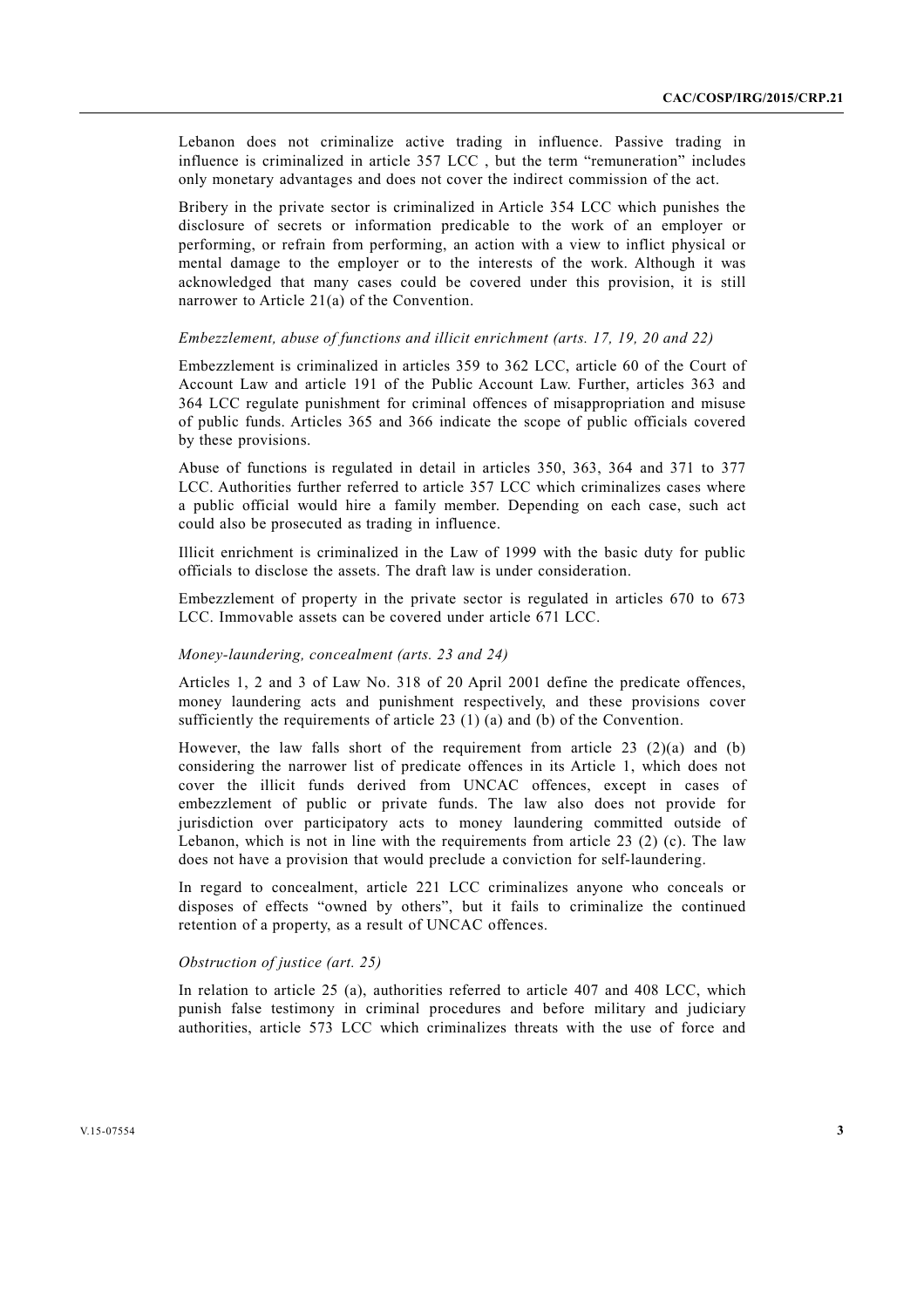article 578 LCC, which establishes as a criminal offence inciting someone to give false testimony.

In relation to article 25 (b), authorities referred to article 379 LCC and Article 381  $LC<sub>C</sub>$ 

### *Liability of legal persons (art. 26)*

Lebanese legislation fully complies with the requirements of this article. Articles 108 to 111 LCC provide for civil and administrative punishment and article 210 LCC provides for the criminal responsibility of a legal entity. Article 210 also provides sanctions for legal entities for acts of their directors and managers, representatives and employees in addition to the general principle of criminalization of natural persons.

# *Participation and attempt (art. 27)*

Articles 213, 219 and 220 of LCC regulate all acts of participation that are criminalized under this Convention. Further, the acts of instigation are criminalized in article 217 LCC. Article 257 LCC establishes the penalty of organizing the participation in a crime or managing the acts of participants.

Attempt, as an independent criminal offence, is regulated in article 200 LCC. Lebanon does not criminalize the preparation for an offence, unless the act of preparation represents a crime itself. Authorities cited article 335 LCC, which refers only to the complicity or conspiracy to commit a crime.

# *Prosecution, adjudication and sanctions: cooperation with law enforcement (arts. 30 and 37)*

In general, the sanctions applicable to persons who have committed corruption related crimes appear to be sufficiently dissuasive. There are no sentencing guidelines; judges are free in the determination of the sanction, taking into consideration the punishment for particular crime set forth in the LCC, the gravity of offences, circumstances of the case, the impact of the offence on public funds and any repetition of the crime.

The extent and scope of the immunities from prosecution for public officials appear limited, with possibilities to prosecute upon approvals. In regard to Members of the Parliament (MPs) the immunity applies only while Parliament is in session and the prosecutor is required to obtain the permission from the relevant Parliamentary committee. Outside parliamentary sessions, MPs do not enjoy the immunity. Similarly, the Public Prosecution has to obtain the approval of the administration prior to prosecution of civil servants if the crime arises out of his or her employment. Yet, article 13 CPC provides Public prosecution with powers to give such approval counter to any administrative or non-judiciary decisions or legislation.

The Lebanese legal system relies on mandatory prosecutions and aggravated penalties contribute to the effectiveness of law enforcement measures. The discretionary legal powers in sanctioning persons for offences in accordance with the Convention permit the imposition of other measures, e.g. disciplinary or administrative measures.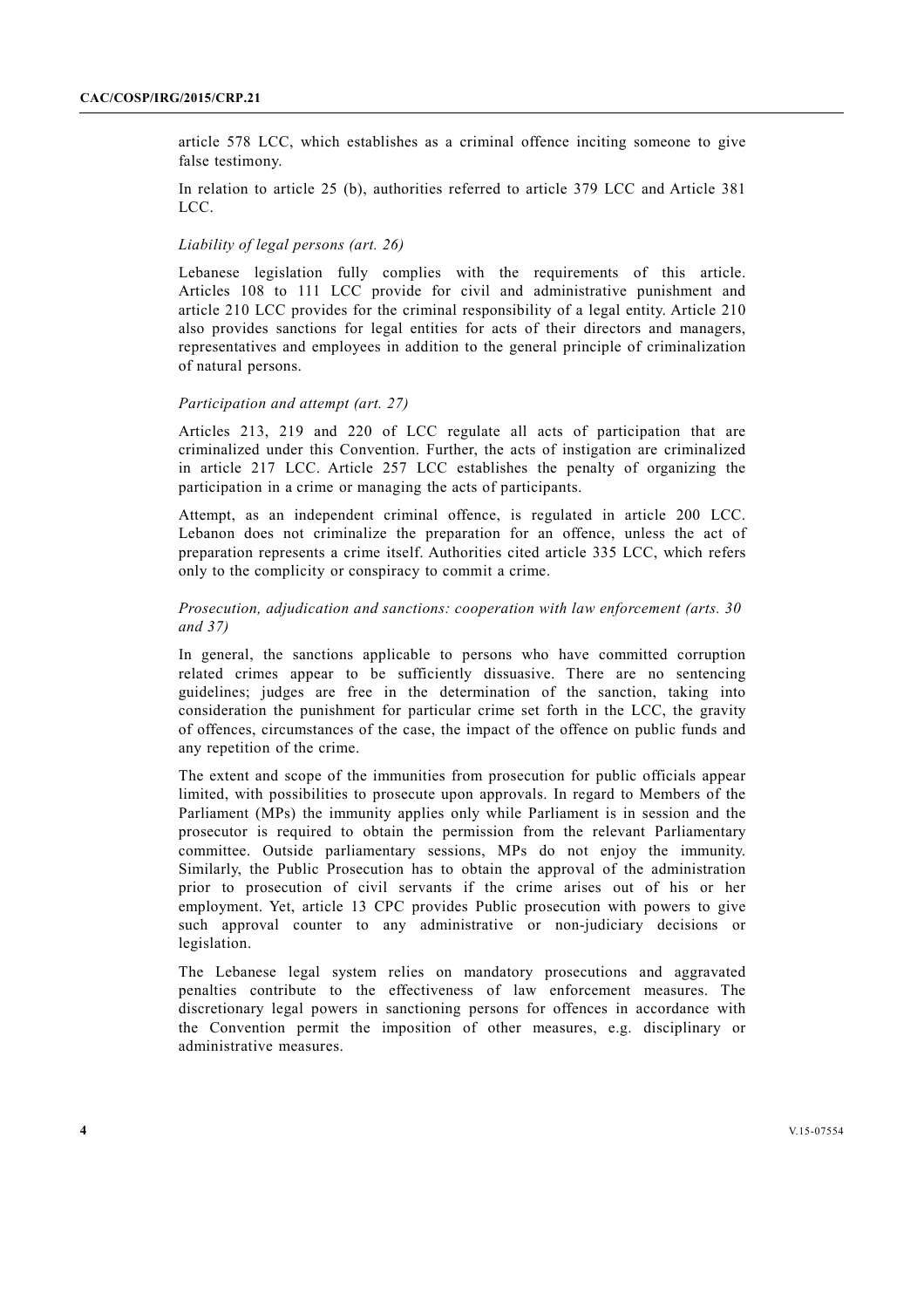Release pending trial is allowed under the LCC and investigative judges can apply measures to ensure the presence of a person at a trial. Article 111 of the Summary Trial Law provides for sufficient range of these measures.

The terms and conditions on early release and parole of persons convicted of offences are adequately regulated in Law No. 463/2002 amended by the Law No. 183 of 2011. The amendments establish for which criminal offences early release is not allowed including financial crimes and money laundering. The general terms for early release require at least half of the sentence to have been served, proper and good behaviour, the absence of danger for society and the prisoner's prospects of having a life outside of prison. The request is examined by a judge who makes the final proposal to the Tribunal; in cases where the early release is requested on medical grounds, the adequate medical reports will be adduced.

Disciplinary measures including transfer, reassignment and suspension both for civil servants and judges, are adequately regulated.

#### *Protection of witnesses and reporting persons (arts. 32 and 33)*

Lebanon does not have legislation on the protection of witnesses nor on the protection of reporting persons, although the civil sector has been promoting the concept and mechanisms through various on-line applications.

# *Freezing, seizing and confiscation; Bank secrecy (arts. 31 and 40)*

Articles 69 and 89 LCC recognize both object and value confiscation of assets resulting from, or used for committing a crime. Provisions also allow for confiscation of items that were destined to be used in offences.

As regards transformed or intermingled property, article 69 LCC and Chapters on Preventive and Executive seizure in the Criminal Procedures Code (CPC) appear sufficiently wide to capture these cases. Lebanese authorities also indicated articles 887-892 Civil Procedures Code that allow seizure at a value exceeding the limits of mixed interests.

Seized and confiscated assets are managed by the SIC under article 8 of Law 318/2001 and by judicial authorities under the CPC. When real estate is confiscated, a judge nominates a guardian who manage the property in accordance with a judge`s decision and adequate notification is entered in the real estate registry. Movables are seized under court supervision and bank accounts remain frozen without any disposition or management absent a court order.

Lebanon does not have a requirement in its legislation for an offender to demonstrate the lawful origin of alleged proceeds of crime or other property liable for confiscation. Bona fide third parties are protected in Lebanon under provisions of the Code of Obligations and Contracts.

Bank secrecy is regulated in the Bank Secrecy Law with strict confidentiality. In case there is a need to lift bank secrecy, the SIC is the only entity empowered to lift bank secrecy and freeze accounts across the country if there is a suspicion of a money laundering offence. These powers of the FIU had been expanded to include corruption offences (unique article of the Law 32/2008) and their decisions are executed without delays.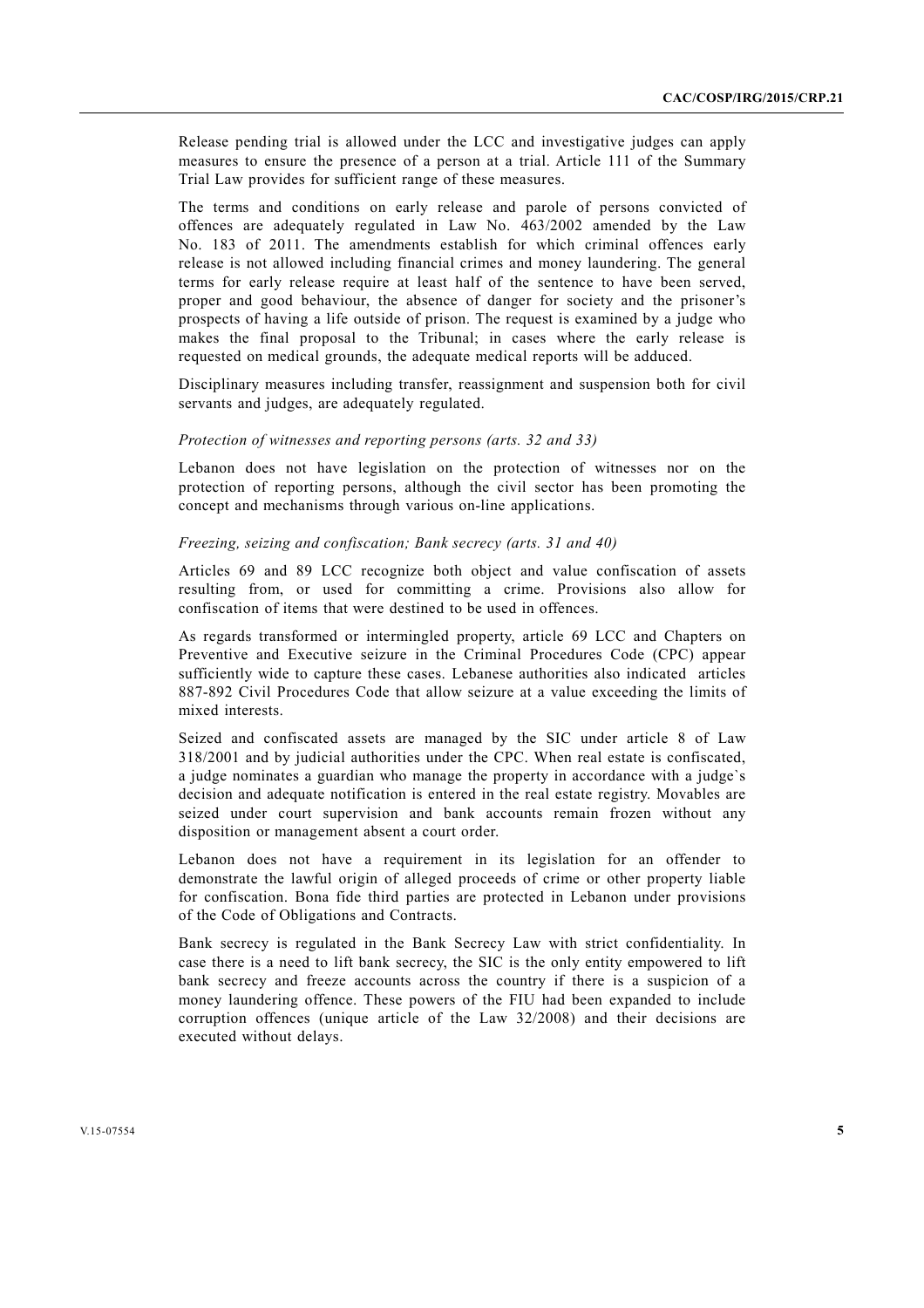#### *Statute of limitations, criminal records (arts. 29 and 41)*

The statute of limitations is regulated in articles 162-168 LCC and article 10 of the Summary Trials Principles Law, which regulate a maximum period of limitations that amounts to double period of the verdict, 20 years for felonies, 25 for offences subject to the death penalty or life-long sentences, and a minimum of 2 years for contraventions. Authorities underlined that any action to prosecute will suspend the period of limitations which will then start again.

The suspension of the statute of limitations is stipulated in article 2 of the Prescription Periods Suspension Law No. 50 of 1991 which refers to the suspension of the rights provided for in the civil and commercial administrative articles and article 168 LCC.

As regards criminal records, Lebanese authorities indicated that only in cases where bilateral agreements or treaties exist, it would be possible to use and obtain access to foreign criminal records. They referred to the successful, but limited cooperation with INTERPOL and Arab Councils of Ministers, on access and exchange of criminal records.

#### *Jurisdiction (art. 42)*

Lebanese legislation establishes jurisdiction over offences committed within the national territory (articles 15, 16 and 17 LCC) and on board of Lebanese vessels and planes. Exemptions to Lebanese jurisdiction are cited in article 18 LCC. However, the legislation does not regulate the concept of extraterritorial jurisdiction.

Article 20 LCC establishes jurisdiction over crimes committed by any Lebanese, whether he is a wrongdoer, instigator or an accomplice, in Lebanon or outside Lebanese territories. Furthermore, the term "... if he acquired the Lebanese nationality after committing the felony or misdemeanour." may cover "a stateless person who has his or her habitual residence in its territory", since such a fact constitutes a condition for obtaining the citizenship.

As regards extradition, Article 30 LCC does not allow extradition of any individual to a foreign country, unless stipulated by provisions of law or by a treaty that has power of a law. Article 32 LCC prohibits extradition for crimes falling under Lebanese territorial and personal jurisdiction. In regard to requirements from article 42 (3) and (4) it appears that in cases where article 34 LCC, would apply it would not follow with due criminal procedures.

# *Consequences of acts of corruption; compensation for damages (arts. 34 and 35)*

Article 142 of the Public Accounting Law establishes 3 levels of prohibition for legal persons violating the tendering procedure to participate in tenders : for 3 months; for 1 year or indefinitely, in cases where the third violation was registered within five years.

Regarding compensation for damages, in addition to the general provisions in the Code of Obligations and Contracts that relate to compensation for damages sustained by third persons out of contracts, articles 129, 132, 134 and 135 LCC provide for compensation, but fall short of requirements of article 35 of the Convention in that they relate to the performance and quality rather than acts of corruption.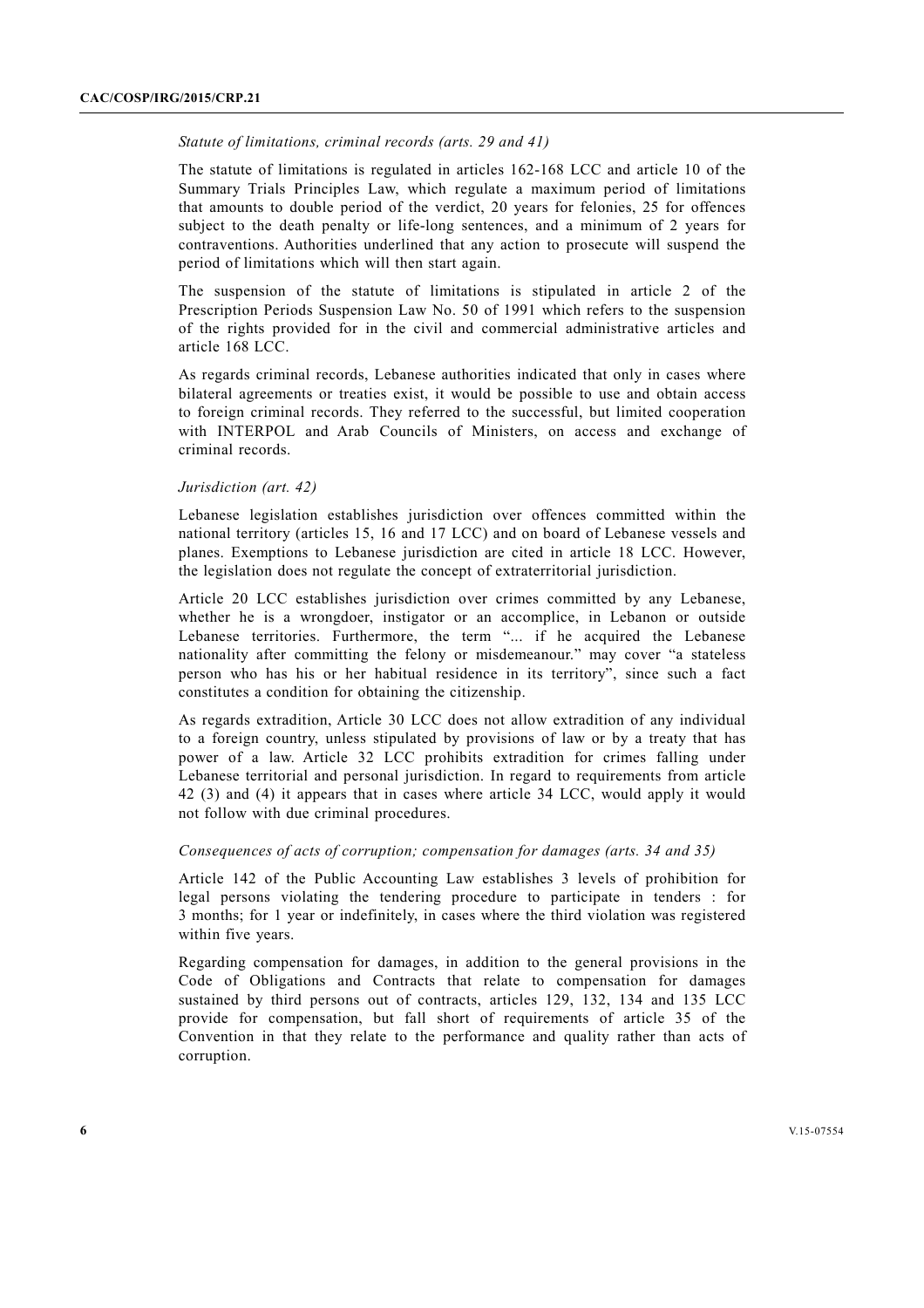Authorities also referred to the available procedure where a victim may apply directly to a prosecutor, or to the Court of Audit, which would review the request and, if allegations are found serious and warrant further investigation would forward the request to the prosecutor. In addition, the Administrative Tribunal has a right to rescind a contract which is found to be based on fraudulent ground.

# *Specialized authorities and inter-agency cooperation (arts. 36, 38 and 39)*

There is no centralized institution for combatting corruption in Lebanon in terms of article 36 of the Convention. Competencies are divided among the General Prosecutor`s Office, the Central Inspection (for civil servants) , the Court of Account and Judicial Inspection, each of them having adequate independence and clear mandates in their respective legislations.

In addition, the SIC, operating within the Central Bank of Lebanon, is a specialized body (FIU) in charge of financial investigations, money laundering and financing of terrorism. The Commission was established by Law No. 318 of 2001, amended in 2003 and 2008.

Cooperation between public institutions is regulated by their respective laws, giving them rights and powers to seek documents or request an investigation, but there is no obligation for public officials to report suspicion on corruption. Given the wellestablished cooperation, any complaint or a suspicion lodged with the prosecutor will be handled and duly forwarded to competent authorities.

The cooperation with the private sector is limited to potential money laundering cases and suspicious transactions, by virtue of the Law No. 318 of 2001and thus does not reach the requirements of the Convention.

### **2.2 Successes and good practices**

With regard to the implementation of Chapter III in Lebanon, the following may be highlighted:

• Well-regulated system of early release and parole.

## **2.3 Challenges in implementation**

While noting considerable efforts of Lebanon to harmonize the domestic legal system with the Convention`s criminalization and law enforcement provisions, the following steps could further strengthen existing anti-corruption measures:

- Ensure that the bribery provisions are also applied to cases of indirect commission of the act. (art. 15);
- Criminalize the active form of bribery of foreign public officials and officials of public international organizations and consider criminalizing the passive form (art. 16);
- Consider enhancing the offense of bribery in a private sector (art 21(b))
- Consider criminalizing the active form of trading in influence and fully criminalizing the passive form (including by extending the term "remuneration" in article 357 LCC) (art. 18);
- Consider criminalizing illicit enrichment (art. 20);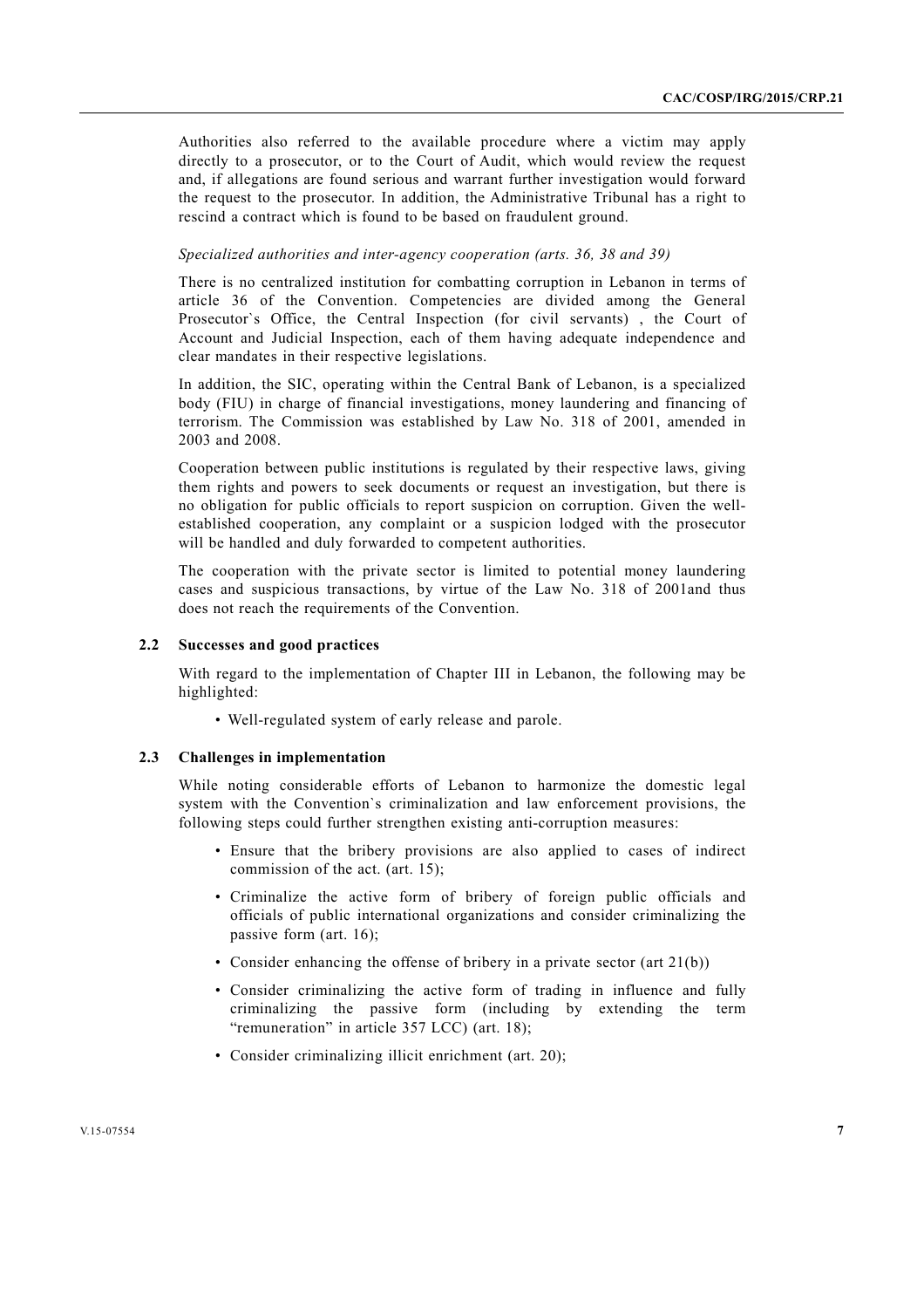- Expand the scope of predicate offences for the purpose of money laundering  $(art. 23(2)(a) and (b))$ ;
- Expand the jurisdiction over money laundering cases if the participatory acts were committed outside jurisdiction of Lebanon (art.  $23(2)(c)$ );
- Consider enhancing provisions of concealment as criminal offence to the continued retention of property [and to cover criminal proceeds not owned by another person] (art. 24);
- Take measures to adequately criminalize the use of physical force, threats or intimidation to induce false testimony or interfere with the giving of testimony or the production of evidence, and with the exercise of official duties by a justice or law enforcement official (art. 25);
- Consider regulating a proper and consolidated management of seized and confiscated assets (art. 31);
- Take appropriate measures to provide effective protection from potential retaliation or intimidation for witnesses and experts who give testimony concerning UNCAC offences and, as appropriate, for their relatives and other persons close to them, as well as for victims (art. 32);
- Consider adopting measures to ensure the protection of reporting persons (art. 33);
- Take measures to establish cooperation between national authorities and private sector to include all offences from the Convention;
- Continue efforts to ensure there are no unnecessary delays or obstacles in obtaining banking information, notably by taking measures to ensure lifting of bank secrecy in line with the Convention requirements (art. 40);
- Consider extending the jurisdiction provisions to include cases against Lebanese nationals outside Lebanese territory (extraterritorial jurisdiction)  $(\text{art. } 42(2)(a)).$

# **2.4. Technical assistance needs identified to improve implementation of the Convention**

- Good practices/lessons learned, capacity building assistance, and legislation drafting with regard to most articles of chapter III;
- Model legislation (art. 31).

# **3. Chapter IV: International cooperation**

## **3.1. Observations on the implementation of the articles under review**

### *Extradition (article 44)*

Extradition is provided for in the LCC. This Act allows for extradition if no bilateral or multilateral treaty is applicable. Lebanon has entered into 20 bilateral agreements on extradition and judicial cooperation and plans to conclude more. The country can also use UNCAC as basis for extradition although no request based on UNCAC has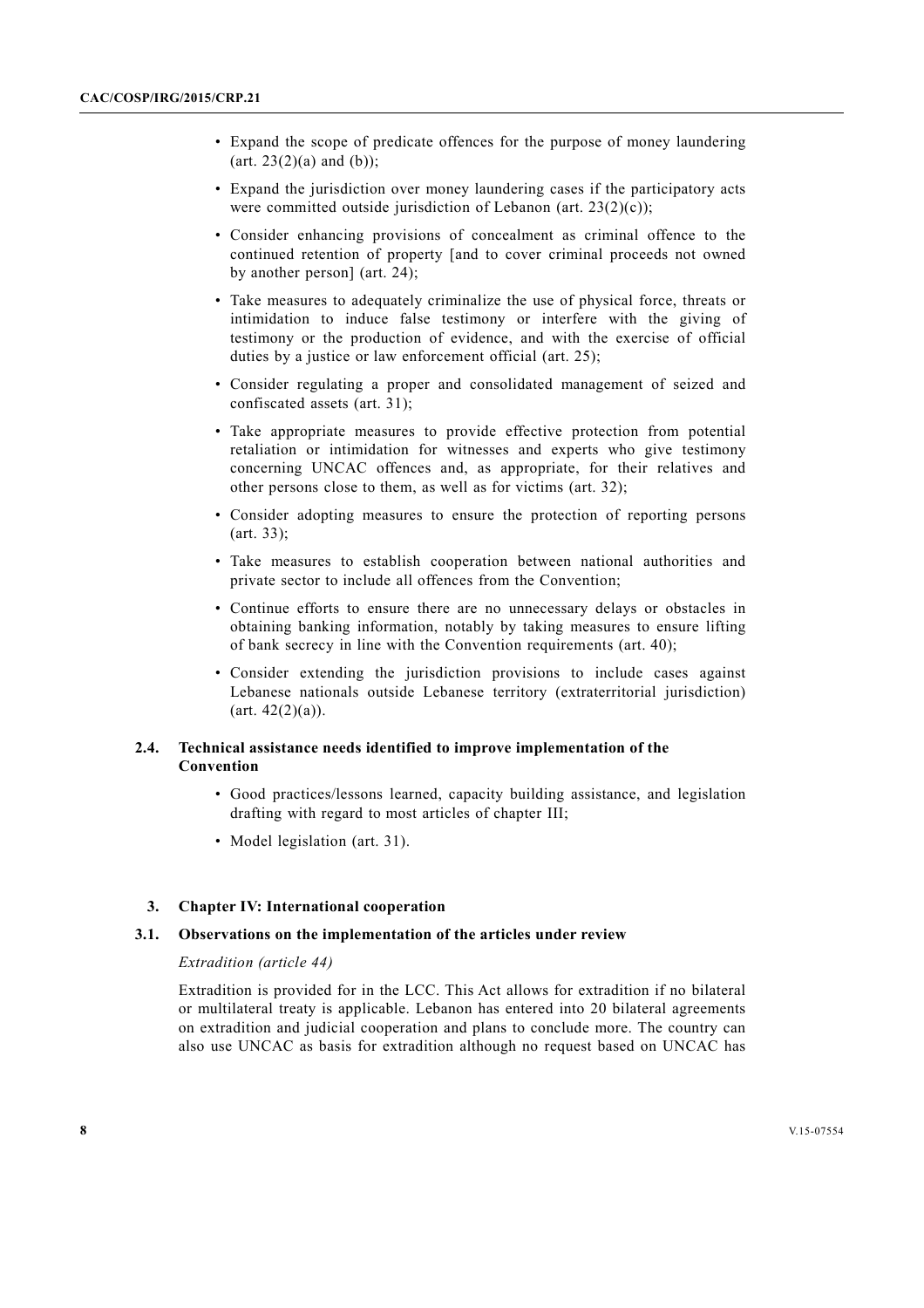been received so far; the Secretary-General of the United Nations has not been notified in this regard. In the absence of a treaty, the LCC and reciprocity principle are applicable.

Dual criminality is required for an offence to be extraditable and the offence must be a felony or a misdemeanour, meaning punishable by at least one year of imprisonment (art. 33(1) LCC). Extradition agreements require one year or six months. All UNCAC offences that have been criminalized in Lebanon satisfy this requirement. However, not all mandatory and non-mandatory offences are criminalized.

According to article 34 LCC and agreements, extradition may be refused for political crimes or if the request appears to have a political purpose. Political crimes are crimes committed with a political motive, as well as "offences against public and individual political rights, unless the perpetrator was prompted by a selfish motive" (art. 196-197 LCC). Further, "offences closely connected with political offences are deemed to be political offences, unless they constitute most serious felonies or attempted felonies in terms of morals and ordinary law, such as (…) aggravated theft". The LCC and agreements do not allow for the refusal of a request on the basis that it involves fiscal matters.

Simplified extradition proceedings with the consent of the person sought have only been regulated in agreements with Jordan and Syria. Bilateral extradition agreements list the documents required to grant extradition based on prima facie evidence. Communication through diplomatic channels is allowed. The LCC does not comprise any such procedural regulations. No deadlines in regard to the processing of requests are established and the average timeframe varies depending on the case.

Article 35 LCC and the agreements provide for provisional arrest issued by the Public Prosecutor after interrogating the person requested. Such arrest may be made on the basis of a provisional request containing evidence of the arrest warrant or conviction and with the formal extradition request to be made in a reasonable time (e.g., 40 days as foreseen in the agreement with Bulgaria). Provisional detention requests can be referred through Interpol.

Lebanon does not extradite its nationals (art. 32 LCC). The principle of "*aut dedere aut judicare*" is regulated in bilateral agreements but not in the LCC. If extradition for enforcing a sentence is refused, because the person sought is a national, punitive measures can be taken.

Persons regarding whom extradition proceedings are being carried out enjoy the same rights and guarantees of fair treatment as provided for in the domestic laws of Lebanon. According to article 34 LCC, extradition shall be rejected if the request is contrary to the Lebanese social system. The agreements specify that extradition should be rejected if there are significant reasons to believe that the person will be discriminated against for reasons related to gender, nationality, language or political convictions, or shall be subject to brutal or inhumane treatment or any actions that violate basic human rights.

The obligation to consult with the requesting State party is captured in bilateral agreements. If the information provided in a request is not enough, the requested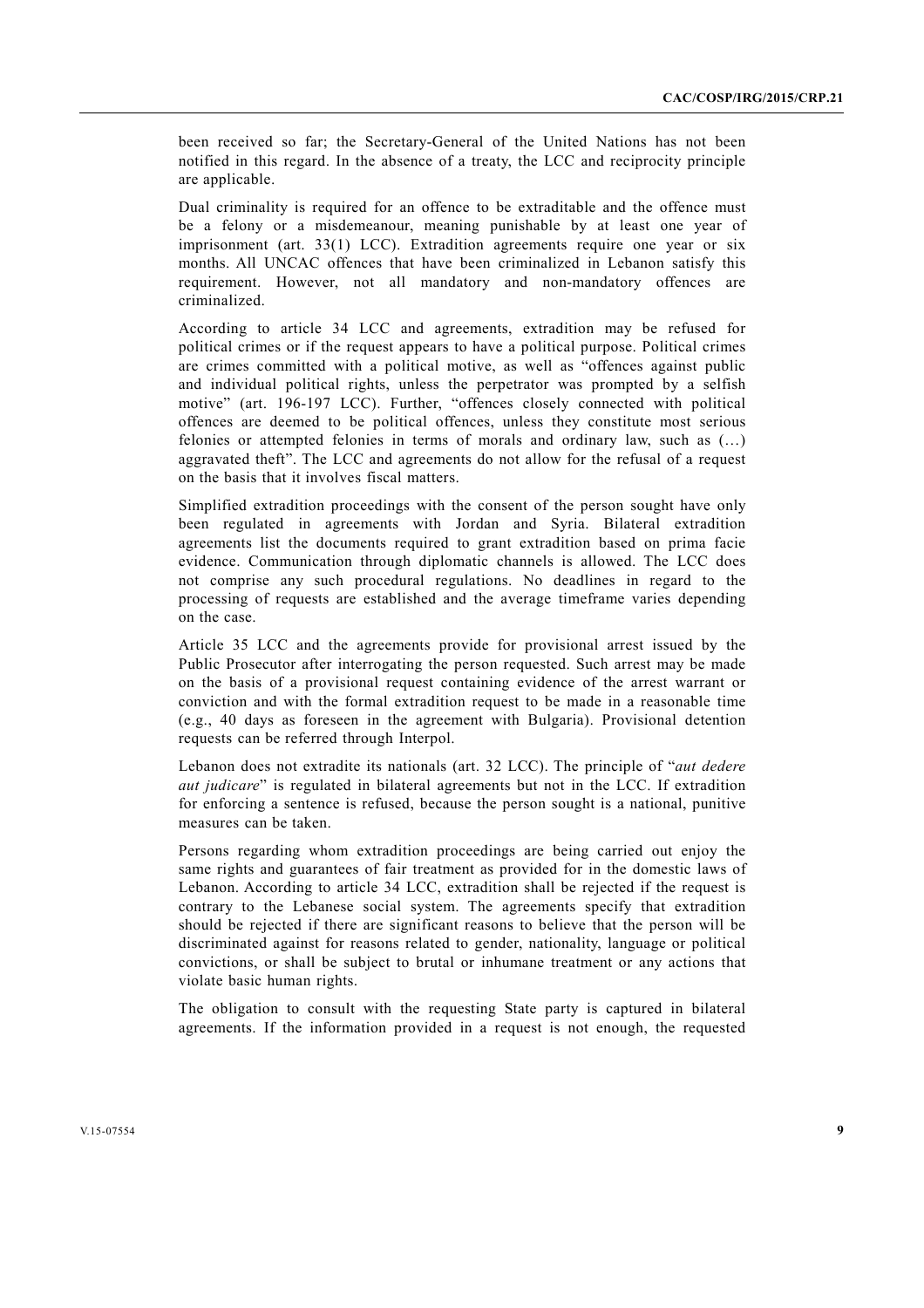party should request additional information. The LCC does not include such an obligation, but it was confirmed that it was done as a matter of practice.

# *Transfer of sentenced persons and transfer of criminal proceedings (arts. 45, 47)*

There are no provisions in the laws of Lebanon on the transfer of sentenced persons or criminal proceedings. Lebanon has entered into agreements with Cyprus, Egypt and Jordan on the transfer of persons who have been convicted and sentenced to imprisonment if the person agrees. Lebanon plans to enter into further agreements.

## *Mutual legal assistance (art. 46)*

Lebanon has no law on the issue of MLA. It can provide MLA based on a treaty and in the absence of a treaty on the basis of reciprocity. The country has signed several bilateral agreements, including with Italy, Tunisia, Greece, and Bulgaria and is party to the Arab Convention on the Suppression of Terrorism. Lebanon has also used UNCAC as legal basis for MLA.

In practice, absence of dual criminality is a ground for refusal of MLA in regard to coercive measures, even though not clearly regulated. Non-coercive measures can be taken even in the absence of double criminality. Article 7 of the agreement with Tunisia specifies that MLA requests could be rejected if their execution would not correspond with the legislation of the requested state or if they affect the sovereignty, security or public order of the country it has to be implemented in. No other regulation or detailed list of measures exists on the matter in any agreement. This means by implication, that generally all MLA requests for measures which are in line with the national laws should be agreed to and executed, also according to the special method requested.

In practice, Lebanon does not spontaneously transmit information without a request, although nothing in the law seems to preclude this. The bilateral agreement with Tunisia only foresees this in article 40 in regard to rulings issued by judicial authorities regarding felonies or misdemeanours committed by the citizens of the other country.

The Ministry of Justice is the central authority for MLA that will transmit requests to the Public Prosecutor or to the relevant national authority for execution. Requests are transmitted through diplomatic channels and are received in Arabic, of which the Secretary-General of the United Nations has not been notified. In urgent cases, requests may be submitted orally or through any other means, provided that these are followed up by a formal request. There are no specific deadlines in regard to the processing of requests and the average timeframe varies depending on the nature of the request.

According to article 12 of the treaty with Tunisia, Lebanon can transfer arrested persons as witnesses to another State party, even if they do not give their informed consent. No further regulatory framework exists for such transfers, including regarding the receiving of credit for service of the sentence during this time.

The current laws do not provide for the possibility to use video-conferencing for the hearing of witnesses or experts and the Convention has not been used directly in this regard. There is also no provision on the principle of speciality or specific requirement to keep information provided confidential.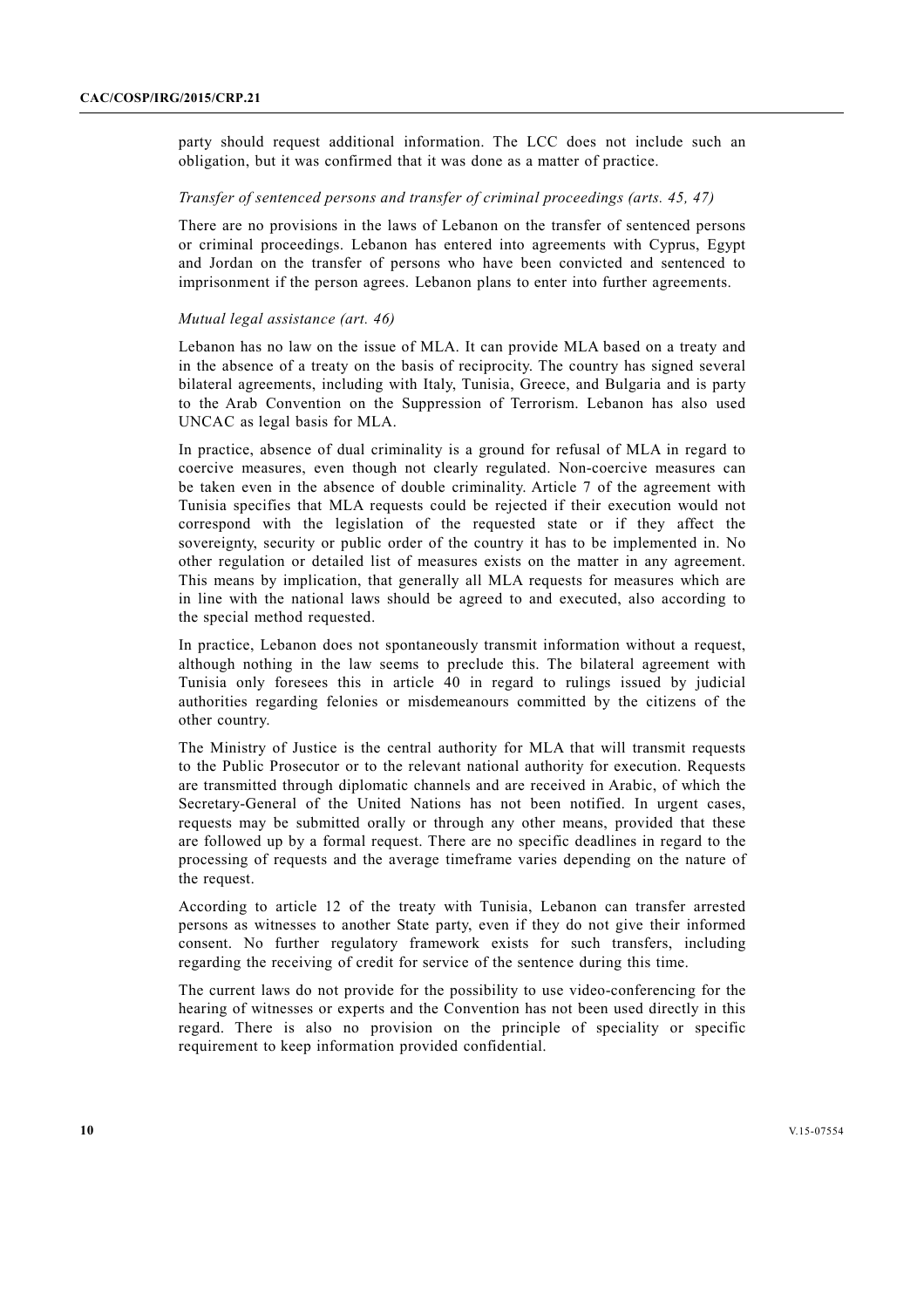Bilateral agreements provide for thirty days of safe conduct of persons giving testimony, whatever their nationality.

Ordinary costs of execution of MLA requests are assumed by Lebanon, except experts' fees.

 *Law enforcement cooperation; joint investigations; special investigative techniques (arts. 48, 49, 50)* 

In practice, police to police cooperation with other countries takes place in particular through Interpol or informal contacts and is facilitated by the Office of the Internal Security Forces (ISF). UNCAC has not been used as legal basis for law enforcement cooperation. So far, no exchange of personnel or posting of liaison officers has taken place. Further cooperation is facilitated through MENAFATF.

Joint investigations with foreign law enforcement authorities have been done on a case-by-case basis, but not in relation to corruption offences. Lebanon has not concluded bilateral or multilateral agreements or arrangements to allow for their establishment.

Interception of telephone and other telecommunication are used as special investigative techniques (Law No. 140/1999 as amended by Law No. 158/2000). Controlled delivery operations have only been regulated by the Drug Trafficking Law.

# **3.2. Successes and good practices**

Overall, the following points are regarded as successes and good practices in the framework of implementing Chapter IV of the UNCAC:

 • Lebanon's legal system offers a broad spectrum of options for extradition ranging from statutory to treaty based extradition, use of UNCAC and the reciprocity principle.

#### **3.3. Challenges in implementation, where applicable**

To further strengthen international cooperation, it is recommended that Lebanon:

- recognize all the Convention offences as being extraditable offences  $(art. 44(1))$ ;
- could grant the extradition of a person in the absence of dual criminality (art.  $44(2)$ ) and in regard to accessory extradition (art.  $44(3)$ );
- continue to ensure in the future that any crime established in accordance with the UNCAC is not considered or identified as a political offence  $(art. 44(4));$
- inform the Secretary-General that the Convention will be accepted as a legal basis for extradition (art.  $44(6)$ );
- further endeavour to expedite extradition and to simplify evidentiary requirements(art. 44(9));
- further strengthen data-collection and monitoring of the duration of extradition proceedings and MLA and refusals (art.  $44(9)$  and art.  $46(1)$ );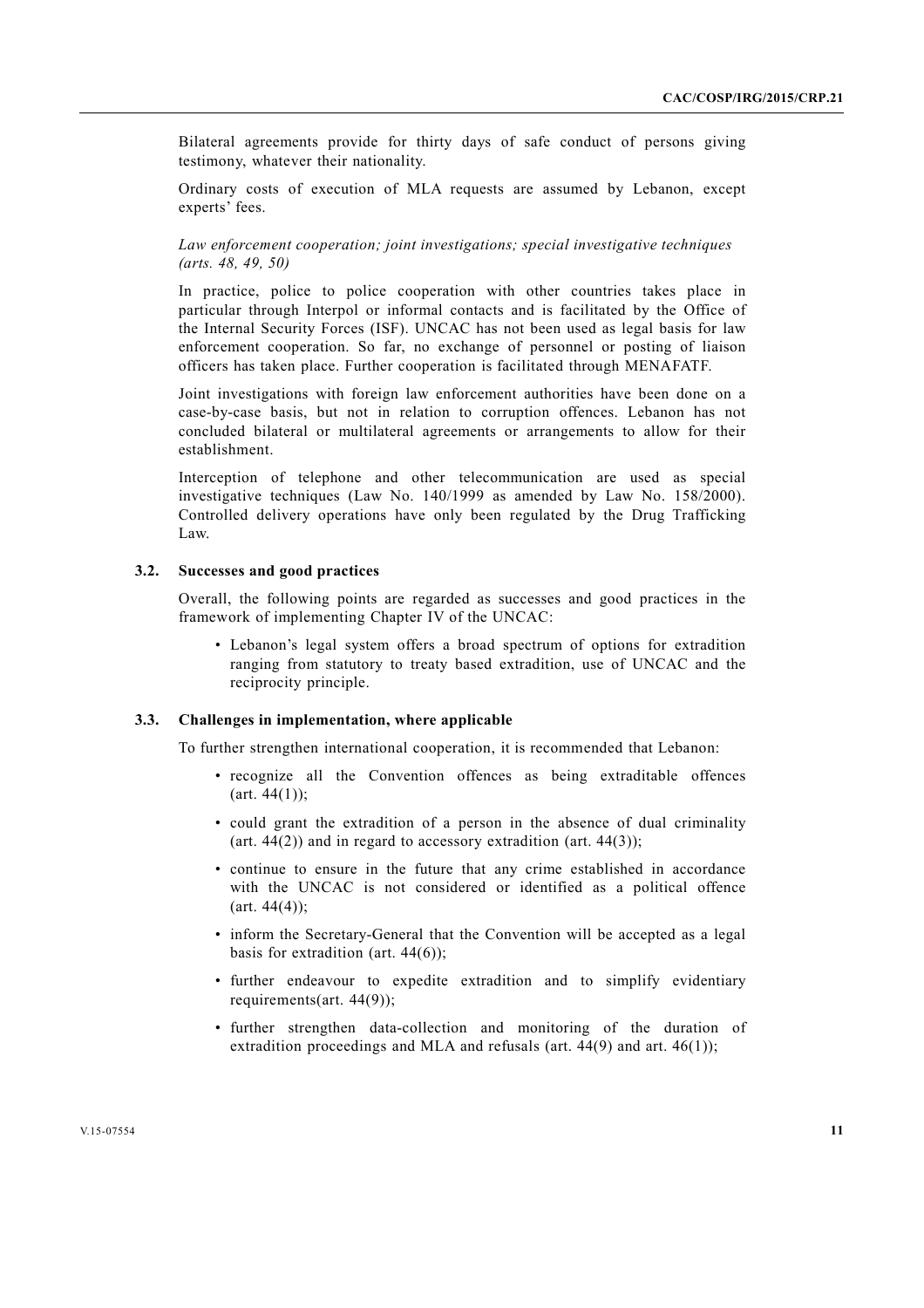- establish in the LCC an obligation to submit cases for prosecution at the request of the State party seeking extradition when extradition requests are denied on the grounds of nationality (art. 44(11)) and provide for the possibility to enforce a foreign sentence if extradition is refused because the person sought is a national (art. 44(13));
- Continue consulting with the requesting State to provide it with the opportunity to present its opinions and relevant information before extradition is refused and include this obligation in the LCC (art. 44(17));
- continue to ensure that all forms of MLA can be provided (art. 46(3));
- extend the possibility for spontaneous transmission of information (art. 46(4)) and specify regulations on keeping the information confidential upon request (art.  $46(5)$ ):
- consider adopting measures to enable the provision of a wider scope of assistance in the absence of dual criminality (art.  $46(9c)$ );
- Consider specifying the limited grounds for refusal and refusing MLA for coercive measures in the absence of dual criminality (art. 46(9) and (21));
- establish a regulatory framework that should include a requirement for the consent of detained persons to be transferred (art. 46(10-12)) for cases in which the direct application of the Convention is not possible;
- notify the Secretary-General of the United Nations of its central authority for MLA (art.  $46(13)$ ); and the languages acceptable for MLA requests (art. 46(14));
- could permit hearings to take place by video conference (art. 46(18));
- Seek the consent of the requested State party prior to using information furnished by another State party for purposes other than those specified in the request (art. 46(19)) and consider specifying matters of confidentiality (art. 46(20));
- consider adopting measures to allow for the transfer of proceedings in the interests of the proper administration of justice (art. 47);
- use the Convention as legal basis for law enforcement cooperation, further strengthen the effective coordination and promote the exchange of law enforcement personnel (art. 48);
- consider entering into bilateral, regional or international agreements or arrangements and to strengthen domestic legislation to facilitate direct cooperation between law enforcement agencies, joint investigations and the use of further special investigative techniques at the international level (arts. 48 to 50).

# **3.4. Technical assistance needs identified to improve implementation of the Convention**

 • On-site assistance by an anti-corruption expert in the creation of a new or strengthening of the existing department to deal with international cooperation and on coordination between the Central Authority and the